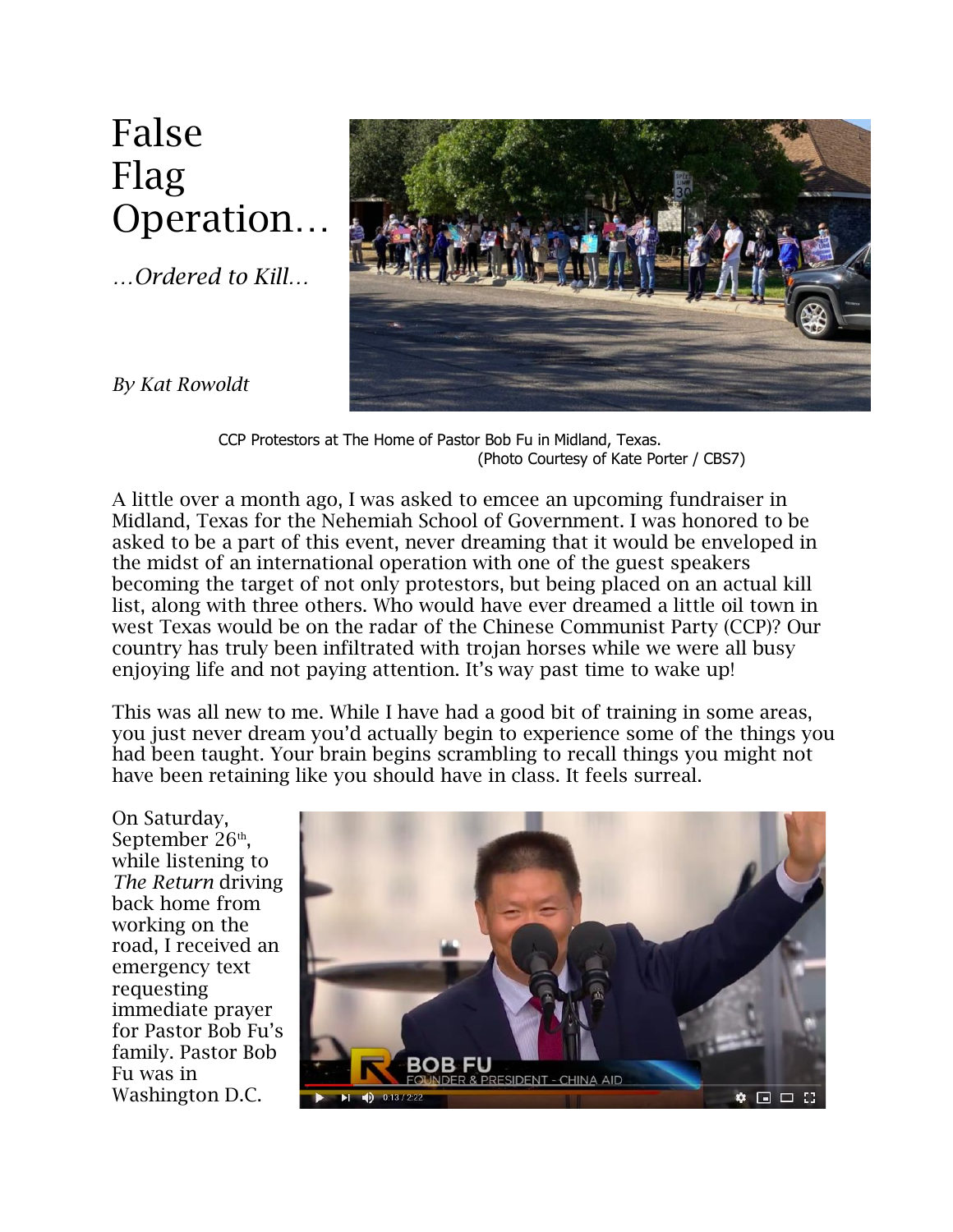about to take the stage as one of the honored guest speakers at Jonathan Cahn's *The Return,* while his family remained at home in Midland. A small group of CCP protestors had shown up at his home to protest, frightening his family who were inside. I relayed the prayer request immediately. Here is the link to his part of *The Return:* [https://www.youtube.com/watch?v=ZA](https://www.youtube.com/watch?v=ZA-yL_nMwwM&t=13s)[yL\\_nMwwM&t=13s](https://www.youtube.com/watch?v=ZA-yL_nMwwM&t=13s)

By the time I arrived home, the situation had not resolved. I was informed that the Mayor of Midland had shown up, joining my contact, Eliel Rosa, in standing between the protestors and the home. The Midland police also were on the scene. The protestors consisted of a couple of men and several women holding signs and chanting in Chinese. The standoff lasted for hours. I was informed they were planning on moving the family to a safe location.

Bob Fu remained in D.C. for a couple of days to take this matter to the authorities to seek their assistance and report what was happening. I understand it went all the way up to the top of the FBI because of who all was involved in this matter. Pastor Fu posted information for his friends and followers so they would understand who was behind this and what is going on, who the players are, and what their objectives are. The man behind these operations is Wengui Guo (aka Miles Guo, Miles Kwok and Haoyun Guo).

The following Saturday I was scheduled to interview Pastor Bob Fu, along with emceeing the fundraiser. This was all planned way before all these new developments had arisen. I wasn't sure everything was going to still be happening with this sudden disruption which had occurred. Mid-week I was assured that everything was still going forth as planned. I confirmed my plans and began preparing for the event.

I was delighted to have time to interview both of the guests prior to the event. Pastor Getaneh Getaneh from Ethopia and Pastor Bob Fu both fled their homelands because of persecution, imprisonment and torture. Their interviews and the evening event are on the ChristianReporterNews.com website. All I can say, we have no clue what the rest of the world is dealing with while we are vacationing at our leisure, playing golf, complaining about soccer schedules, and going to bed with a full stomach on a mattress with covers.

The event was held at the Nehemiah School of Government headquarters in Midland, Texas. It was a great turnout of like-minded Christian Patriots. We videoed the event for those who could not attend. Eliel Rosa, and his wife Jaci, hosted the event.

It is almost a brain-twister to consider the irony of the topic of the evening (the persecution they fled from), the purpose of the school (why knowing our founding fathers and documents is so critical today), and what was actually happening around us (plans being carried out) in preparation without our knowledge. While we were enjoying a very informative evening, the CCP was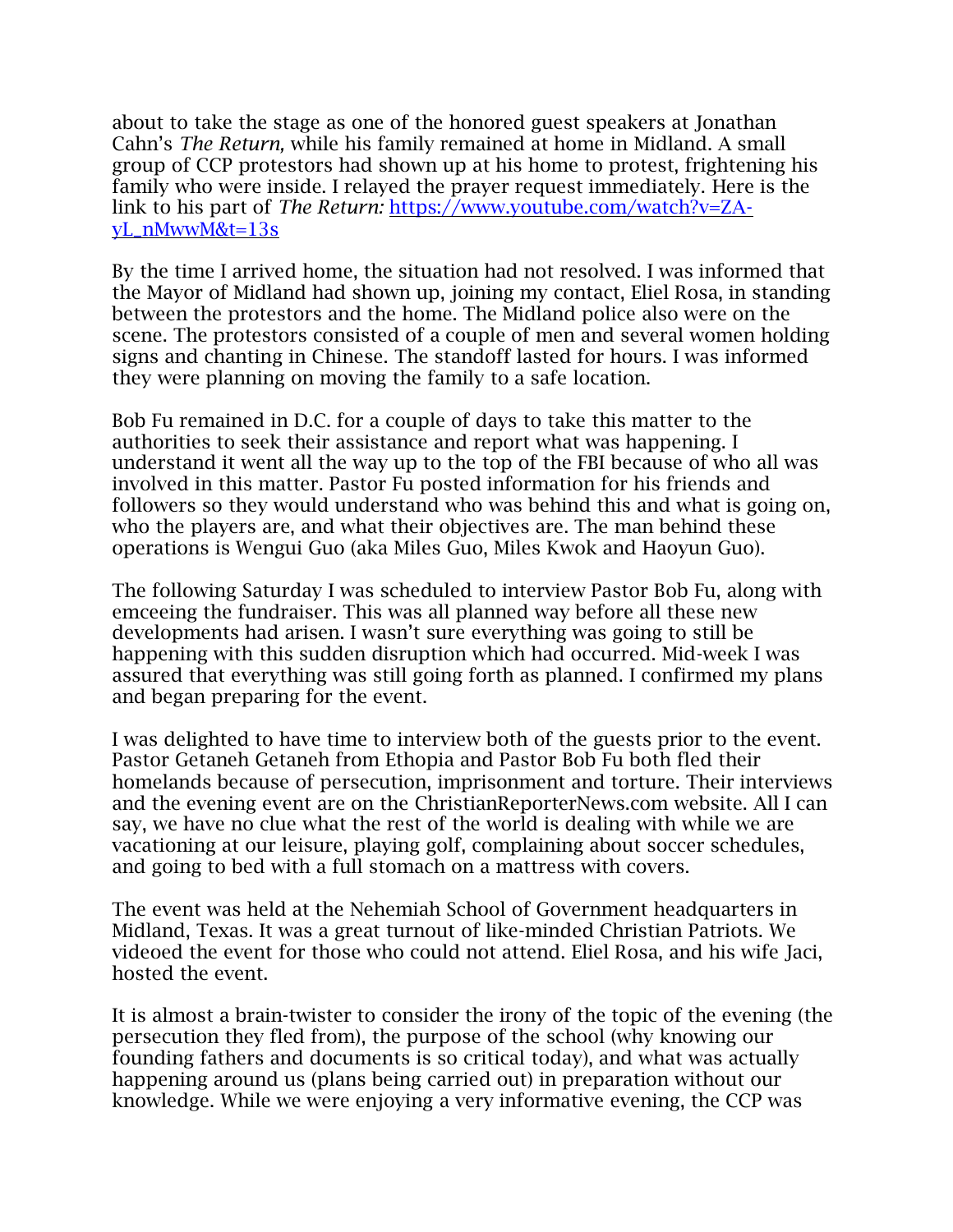bussing into Midland two busloads of CCP actors. We were informed they were being paid \$500/day (with an option of \$1000 if they really did a great job).



In the photo to the left are Pastor Bob Fu of China Aid, Eliel Rosa of Nehemiah School of Government, me, Kat Rowoldt of ChristianReporterNews.com, and Pastor Getaneh of Watch and Pray International Ministries. I was so honored to stand with these three men, including Eliel, who had all fled from their lands of origin. Amazing stories!

This past Monday morning

began with another emergency text requesting immediate prayer for Bob Fu and his family once again. My Monday schedule ended up going out the window as the events of the day began to unfold. I continued to receive texts about what was happening. Video feeds were being shot and sent to me. Information was sketchy at best, at first, but soon began to make a bit more sense as to what was happening.

Eliel was called immediately to the home when the busloads first arrived. Joining him this time were Pastor Getaneh and several of the Patriots from Saturday night's event. There were about 10 Patriots who took a stand in Fu's front yard facing about 50 CCP actors (as they were referred to) at a time. Interestingly, they would rotate the protestors ever so often with a fresh group of protestors relieving each one for a break. So well organized and planned. Oh, and funded too!

The notes I was jotting down as the information came into me is as follows.

- The police cannot ask for ID
- Busses are parked at the end of the street the windows are blacked out – nice busses.
- The protestors are holding American flags, "Holy" Bibles, and singing Amazing Grace
- The Patriots were told to photo them, all of them, "even their shoes"
- They brought their own media
- Why can't they disburse the group?

In visiting with my contact at the scene, we both thought it was rather odd how they were dressed and acting since they are CCP. My thought was it some sort of reverse intimidation. They even turned their backs to the Fu house when Eliel began playing Christian music on his guitar and singing.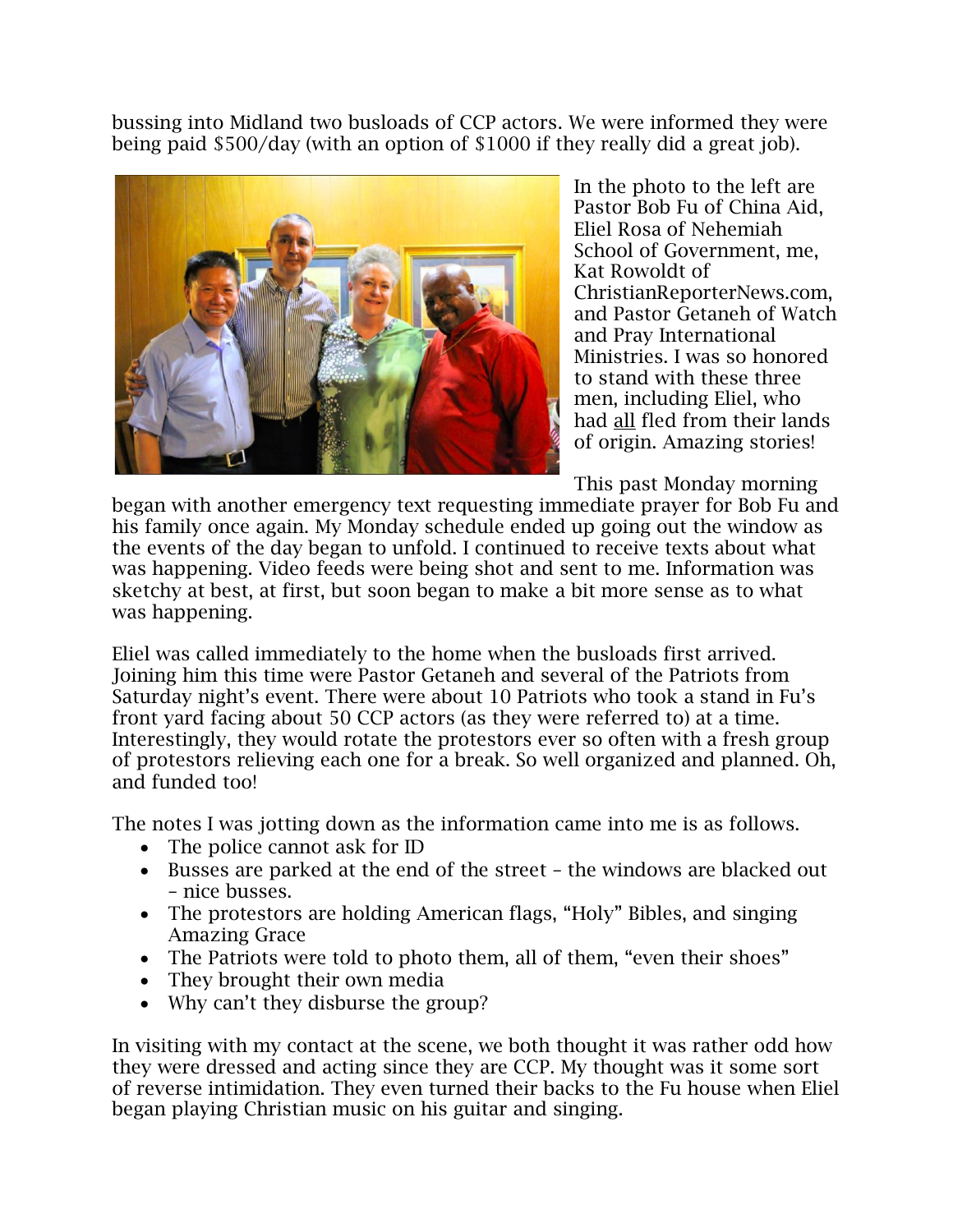Later, while visiting with a fellow UTT student who is former military, he knew exactly what was going on. It is called a False Flag Operation. That was the purpose of the way they were dressed, what they were carrying, and the song they were singing. They were to give a confusing message – acting like they were Christian Patriots trying to "out" a Chinese spy. The exact opposite of what was really happening.

I asked him if he knew why the comment about photographing the shoes. Yes, he did. While they may go back to the bus and change clothes and hats and things to give the appearance of being a larger group of people than they really are, they usually do not change their shoes. Capturing their shoes in pictures helps to actually get an accurate count on the number of protestors there.



At 3pm Monday afternoon, Mayor Patrick Payton of Midland held a press conference to inform the public about what was happening and what was being done. He was brief and to the point. He let them know that Fu and his family have received death threats. Some of the lies being shared over media is that Fu is a Chinese spy for the Communist Party, which is completely opposite from the truth. He is actually wanted by the Communist Party. Mayor Payton confirmed that the FBI is involved in this case. Additionally, he also let the media know that he has been concerned about his own life and his family. The CCP are a very vicious and violent group. To hear his complete press conference:<https://www.facebook.com/newswest9/videos/1601692633349077>

Pastor Bob Fu, who founded China Aid, works to help other persecuted citizens around the world. Fu was one of the organizers of the resistance in China when